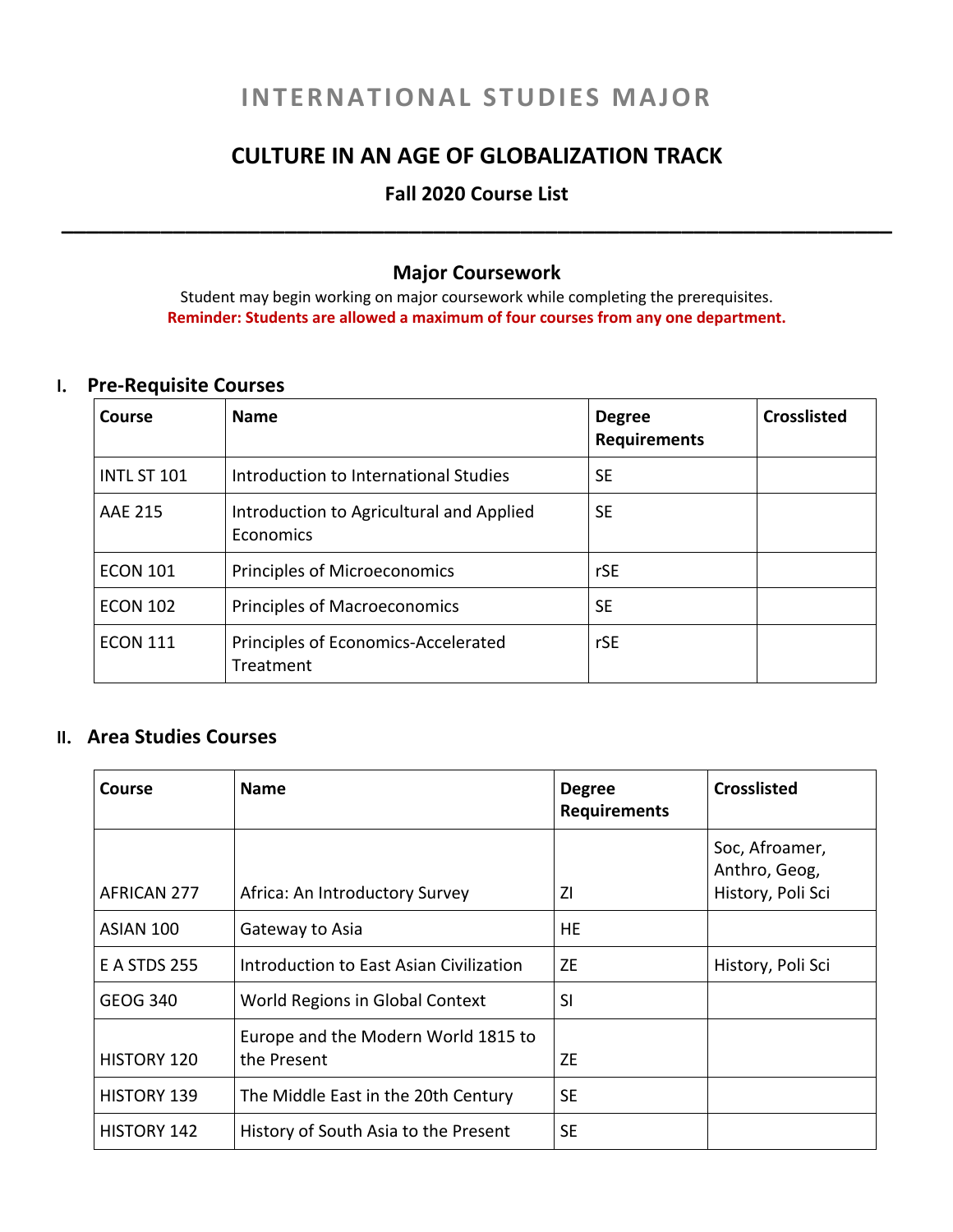| HISTORY 244        | Introduction to Southeast Asia: Vietnam<br>to the Philippines    | <b>HSE</b> | Geog, LCA, Poli Sci,<br>Soc |
|--------------------|------------------------------------------------------------------|------------|-----------------------------|
| <b>HISTORY 342</b> | History of the Peoples Republic of<br>China, 1949 to the Present | SA         |                             |

### **III. Track Core in Culture in the Age of Globalization:** *Need 2 courses total in the major.*

| <b>COURSE</b>       | <b>NAME</b>                                           | <b>Degree</b><br><b>Requirements</b> | <b>Crosslisted</b> |
|---------------------|-------------------------------------------------------|--------------------------------------|--------------------|
| ANTHRO 300          | Cultural Anthropology: Theory and Ethnography         | SI                                   |                    |
| <b>GEN &amp; WS</b> | Women in Cross Societal Perspectives                  | SI                                   |                    |
| <b>INTL ST 403</b>  | Topics in Culture: Culture Identity and Globalization |                                      |                    |
| <b>JOURN 620</b>    | <b>International Communication</b>                    | SА                                   |                    |
| SOC 626             | Social Movements                                      | SА                                   |                    |

#### **IV. Issues in Culture in an Age of Globalization.** *15 credits of coursework from this list.*

NOTE: Make sure to check the pre-requisites for the courses listed below. Cross-listed departments are noted in the right-hand column. You are not able to double dip within the major, a class can either be track core or issues but not *both.*

| <b>COURSE</b>       | <b>NAME</b>                                      | <b>Degree</b>       | <b>Crosslisted</b> |
|---------------------|--------------------------------------------------|---------------------|--------------------|
|                     |                                                  | <b>Requirements</b> |                    |
| ANTHRO 350          | <b>Political Anthropology</b>                    | <b>SI</b>           |                    |
| ANTHRO 357          | Introduction to the Anthropology of Japan        | <b>SI</b>           |                    |
| ANTHRO 358          | Anthropology of China                            | SI                  |                    |
| ANTHRO 490          | Undergraduate Seminar                            | A                   |                    |
| ASIAN 300           | Topics in Asian Studies: Korean Popular Culture  | HI                  |                    |
| ASIAN 300           | Topics in Asian Studies: Picturing Korea         | HI                  |                    |
| ASIAN 301           | Gender, Work, and Family in East Asia            | <b>SI</b>           |                    |
|                     | Early Modern Japanese Literature *enrollment pre |                     |                    |
| ASIAN 354           | requisite                                        | LI                  |                    |
| ASIAN 376           | Manga *enrollment pre requisite                  | HI                  |                    |
| COM ARTS 310        | Discourse of Dictators, Demagogues, Extremists   |                     |                    |
| COM ARTS 346        | <b>Critical Internet Studies</b>                 | HI                  |                    |
| COM ARTS 350        | Introduction to Film                             | HI                  |                    |
| COM ARTS 458        | <b>Global Media Cultures</b>                     | HI                  |                    |
| DS 639              | <b>Culture and Built Environment</b>             | el                  | Land Arc           |
| <b>E A STDS 301</b> | Social Studies Topics in East Asian Studies      | <b>SI</b>           |                    |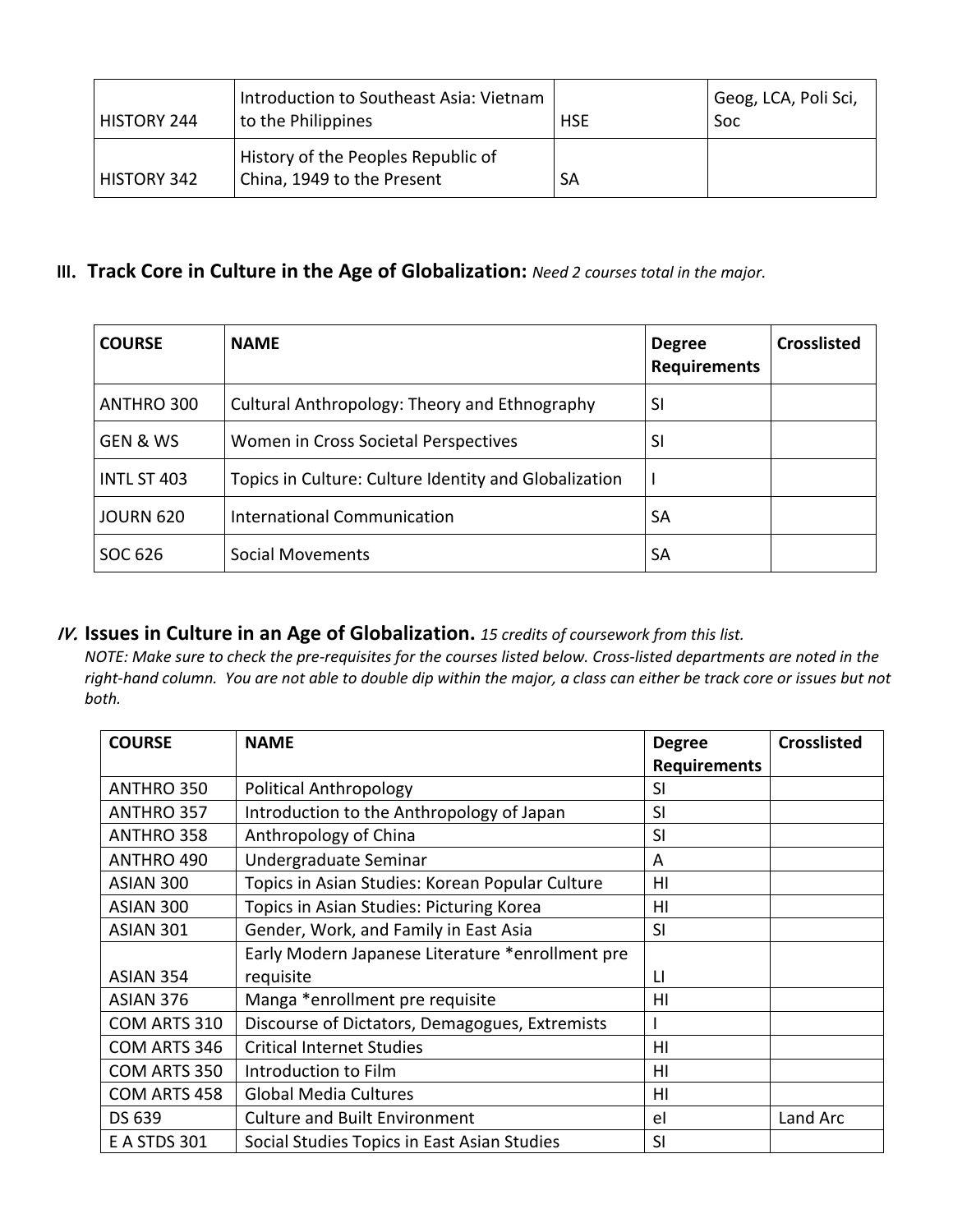| <b>ED POL 240</b>       | <b>Comparative Education</b>                         | SI                     |               |
|-------------------------|------------------------------------------------------|------------------------|---------------|
| <b>ED POL 570</b>       | Anthropology and Education                           | eSI                    | Anthro        |
|                         | Introduction to Comparitive and International        |                        |               |
| <b>ED POL 675</b>       | Education                                            |                        |               |
| <b>ENGLISH 223</b>      | Vladimir Nabokov: Russian and American Writings      | $\Box$                 | Littrans      |
| <b>ENGLISH 353</b>      | <b>British Literature Since 1900</b>                 | $\mathsf{L}\mathsf{I}$ |               |
| <b>ENGLISH 453</b>      | Topic in British Literature and Culture Since 1900   | $\mathsf{L}\mathsf{I}$ |               |
| FRENCH 322              | Introduction to Literature of Modernity              | LA                     |               |
| <b>GEN &amp; WS 420</b> | Women in Cross-Societal Perspective                  | SI                     |               |
| <b>GEOG 101</b>         | Introduction to Human Geography                      | bSE                    |               |
| <b>GEOG 340</b>         | World Regions in Global Context                      | SI                     |               |
| <b>GEOG 358</b>         | Human Geography of Southeast Asia                    | SI                     |               |
|                         | Introduction to Southeast Asia: Vietnam to the       |                        | Geog, LCA,    |
| HISTORY 244             | Philippines                                          | <b>HSE</b>             | Poli Sci, Soc |
|                         |                                                      |                        | Ed Pol, Relig |
| INTL ST 335             | <b>Globalization and Education</b>                   | <b>SE</b>              | St            |
| <b>ITALIAN 230</b>      | Modern Italian Culture                               | H1                     |               |
|                         |                                                      |                        | Curric,       |
| JEWISH 515              | Holocaust: History, Memory and Education             | beZI                   | History       |
|                         |                                                      |                        | L Sc Com,     |
|                         |                                                      |                        | Com Arts,     |
| <b>JOURN 617</b>        | Health Communication in the Information Age          | <b>SA</b>              | Fam Com       |
| <b>LIS 201</b>          | The Information Society                              | bZE                    |               |
|                         | Survey of 19th and 20th Century Russian Literature   |                        |               |
| <b>LITTRANS 203</b>     | in Translation I                                     | bLE                    |               |
| <b>LITTRANS 220</b>     | Chekhov in Translation                               | LD                     |               |
| <b>LITTRANS 222</b>     | Dostoevsky in Translation                            | LD                     |               |
| <b>LITTRANS 226</b>     | Introduction to Luso-Afro-Brazilian Literature       | bLI                    |               |
|                         | In Translation: Lit of Modern Italy--Existentialism, |                        |               |
| <b>LITTRANS 254</b>     | Fascism, Resistance                                  | Ц                      |               |
| PORTUG 450              | <b>Brazilian Women Writers</b>                       | LA                     | Gen & WS      |
| SCAND ST 251            | Readings in Norwegian Literature                     | $\mathsf{L}$           |               |
| SCAND ST 261            | Readings in Swedish Literature                       | $\mathsf{L}\mathsf{I}$ |               |
| SCAND ST 271            | Readings in Danish Literature                        | $\mathsf{L}\mathsf{I}$ |               |
| SCAND ST 427            | Contemporary Scandinavian Literature                 | LA                     |               |
| SLAVIC 433              | History of Russian Culture                           | Α                      |               |
| <b>SOC 170</b>          | <b>Population Problems</b>                           | <b>SE</b>              |               |
| SOC 496                 | <b>Topics in Sociology</b>                           | A                      |               |
| <b>SOC 648</b>          | Sociology of Education                               | SA                     | Ed Pol        |
| SPANISH 324             | Survey of Modern Spanish Literature                  | LA                     |               |
| SPANISH 326             | Survey of Spanish American Literature                | LA                     |               |
| SPANISH 361             | Spanish Civilization                                 | HA                     |               |
| SPANISH 363             | Spanish American Civilization                        | HA                     |               |
| THEATRE 351             | <b>Fundamentals of Asian Stage Discipline</b>        | HI                     |               |